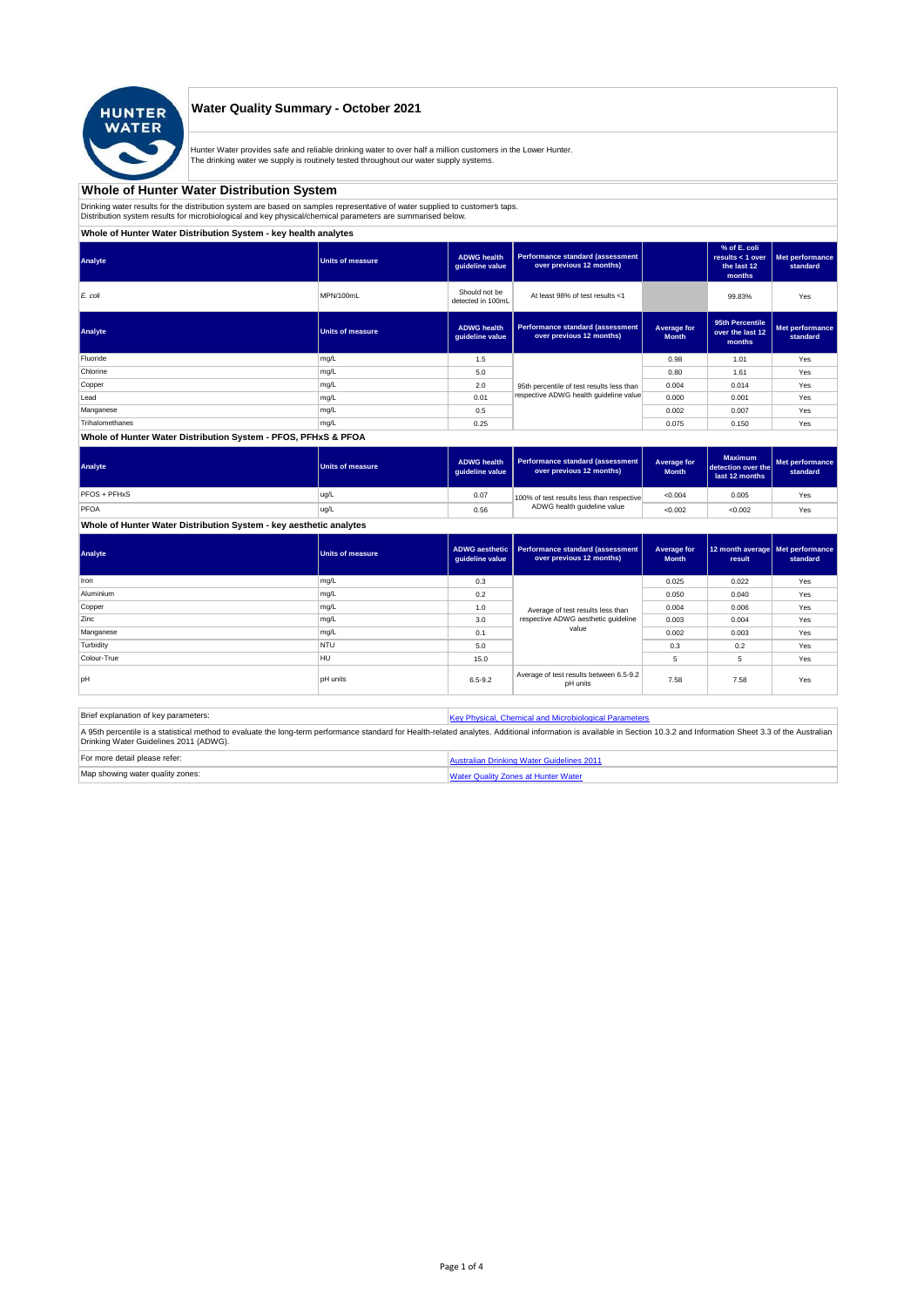## **Water Quality Zones**

| Anna Bay and Nelson Bay Zone - key health analytes |                  |                                       |                                                                     |                             |                                                           |                             |
|----------------------------------------------------|------------------|---------------------------------------|---------------------------------------------------------------------|-----------------------------|-----------------------------------------------------------|-----------------------------|
| Analyte                                            | Units of measure | <b>ADWG health</b><br>guideline value | <b>Performance standard (assessment</b><br>over previous 12 months) |                             | % of E. coli<br>results < 1 over<br>the last 12<br>months | Met performance<br>standard |
| E. coli                                            | MPN/100mL        | Should not be<br>detected in 100mL    | At least 98% of test results <1                                     |                             | 100.00%                                                   | Yes                         |
| Analyte                                            | Units of measure | <b>ADWG health</b><br>guideline value | <b>Performance standard (assessment</b><br>over previous 12 months) | Average for<br><b>Month</b> | 95th Percentile<br>over the last 12<br>months             | Met performance<br>standard |
| Fluoride                                           | mg/L             | 1.5                                   |                                                                     | 1.01                        | 1.04                                                      | Yes                         |
| Chlorine                                           | mg/L             | 5.0                                   |                                                                     | 0.74                        | 2.12                                                      | Yes                         |
| Copper                                             | mg/L             | 2.0                                   | 95th percentile of test results less than                           | 0.007                       | 0.012                                                     | Yes                         |
| Lead                                               | mg/L             | 0.01                                  | respective ADWG health guideline value                              | 0.001                       | 0.000                                                     | Yes                         |
| Manganese                                          | mg/L             | 0.5                                   |                                                                     | 0.007                       | 0.005                                                     | Yes                         |
| Trihalomethanes                                    | mg/L             | 0.25                                  |                                                                     | 0.048                       | 0.102                                                     | Yes                         |

**Anna Bay and Nelson Bay Zone - PFOS, PFHxS & PFOA**

| Analyte      | Units of measure | <b>ADWG health</b><br>quideline value | Performance standard (assessment<br>over previous 12 months) | <b>Average for</b><br><b>Month</b> | <b>Maximum</b><br>detection over the<br>last 12 months | Met performance<br>standard |
|--------------|------------------|---------------------------------------|--------------------------------------------------------------|------------------------------------|--------------------------------------------------------|-----------------------------|
| PFOS + PFHxS | ug/L             | 0.07                                  | 100% of test results less than respective                    | < 0.004                            | < 0.004                                                | Yes                         |
| PFOA         | ug/L             | 0.56                                  | ADWG health guideline value                                  | < 0.002                            | < 0.002                                                | Yes                         |

**Anna Bay and Nelson Bay Zone - key aesthetic analytes**

| Analyte     | Units of measure | ADWG aesthetic  <br>guideline value | Performance standard (assessment<br>over previous 12 months) | Average for<br><b>Month</b> | 12 month average   Met performance<br>result | standard |
|-------------|------------------|-------------------------------------|--------------------------------------------------------------|-----------------------------|----------------------------------------------|----------|
| Iron        | mg/L             | 0.3                                 |                                                              | 0.063                       | 0.025                                        | Yes      |
| Aluminium   | mg/L             | 0.2                                 |                                                              | 0.063                       | 0.038                                        | Yes      |
| Copper      | mg/L             | 1.0                                 | Average of test results less than                            | 0.007                       | 0.007                                        | Yes      |
| Zinc        | mg/L             | 3.0                                 | respective ADWG aesthetic quideline                          | 0.002                       | 0.003                                        | Yes      |
| Manganese   | mg/L             | 0.1                                 | value                                                        | 0.007                       | 0.003                                        | Yes      |
| Turbidity   | <b>NTU</b>       | 5.0                                 |                                                              | 0.7                         | 0.2                                          | Yes      |
| Colour-True | HU               | 15.0                                |                                                              |                             | 5                                            | Yes      |
| pH          | <b>pH</b> units  | $6.5 - 9.2$                         | Average of test results between 6.5-9.2<br>pH units          | 7.47                        | 7.49                                         | Yes      |

**Chichester Zone - key health analytes**

| Analyte         | <b>Units of measure</b> | <b>ADWG health</b><br>guideline value | Performance standard (assessment<br>over previous 12 months) |                             | % of E. coli<br>results $<$ 1 over<br>the last 12<br>months | Met performance<br>standard |
|-----------------|-------------------------|---------------------------------------|--------------------------------------------------------------|-----------------------------|-------------------------------------------------------------|-----------------------------|
| E. coli         | MPN/100mL               | Should not be<br>detected in 100mL    | At least 98% of test results <1                              |                             | 99.79%                                                      | Yes                         |
| Analyte         | <b>Units of measure</b> | <b>ADWG health</b><br>guideline value | Performance standard (assessment<br>over previous 12 months) | Average for<br><b>Month</b> | 95th Percentile<br>over the last 12<br>months               | Met performance<br>standard |
| Fluoride        | mg/L                    | 1.5                                   |                                                              | 0.90                        | 1.00                                                        | Yes                         |
| Chlorine        | mg/L                    | 5.0                                   |                                                              | 0.96                        | 1.49                                                        | Yes                         |
| Copper          | mg/L                    | 2.0                                   | 95th percentile of test results less than                    | 0.005                       | 0.027                                                       | Yes                         |
| Lead            | mg/L                    | 0.01                                  | respective ADWG health quideline value                       | 0.000                       | 0.001                                                       | Yes                         |
| Manganese       | mg/L                    | 0.5                                   |                                                              | 0.001                       | 0.007                                                       | Yes                         |
| Trihalomethanes | mg/L                    | 0.25                                  |                                                              | 0.036                       | 0.144                                                       | Yes                         |

**Chichester Zone - PFOS, PFHxS & PFOA**

| Analyte      | Units of measure | <b>ADWG health</b><br>quideline value | Performance standard (assessment<br>over previous 12 months) | Average for<br><b>Month</b> | <b>Maximum</b><br>detection over the<br>last 12 months | Met performance<br>standard |
|--------------|------------------|---------------------------------------|--------------------------------------------------------------|-----------------------------|--------------------------------------------------------|-----------------------------|
| PFOS + PFHxS | ug/L             | 0.07                                  | 100% of test results less than respective                    | < 0.004                     | < 0.004                                                | Yes                         |
| PFOA         | ug/L             | 0.56                                  | ADWG health guideline value                                  | < 0.002                     | < 0.002                                                | Yes                         |

**Chichester Zone - key aesthetic analytes**

| Analyte     | <b>Units of measure</b> | ADWG aesthetic<br>guideline value | Performance standard (assessment<br>over previous 12 months) | Average for<br><b>Month</b> | 12 month average Met performance<br>result | standard |
|-------------|-------------------------|-----------------------------------|--------------------------------------------------------------|-----------------------------|--------------------------------------------|----------|
| Iron        | mg/L                    | 0.3                               |                                                              | 0.018                       | 0.020                                      | Yes      |
| Aluminium   | mg/L                    | 0.2                               |                                                              | 0.040                       | 0.040                                      | Yes      |
| Copper      | mg/L                    | 1.0                               | Average of test results less than                            | 0.005                       | 0.008                                      | Yes      |
| Zinc        | mg/L                    | 3.0                               | respective ADWG aesthetic quideline                          | 0.002                       | 0.003                                      | Yes      |
| Manganese   | mg/L                    | 0.1                               | value                                                        | 0.001                       | 0.003                                      | Yes      |
| Turbidity   | <b>NTU</b>              | 5.0                               |                                                              | 0.2                         | 0.2                                        | Yes      |
| Colour-True | <b>HU</b>               | 15.0                              |                                                              | 5                           | 5                                          | Yes      |
| pH          | <b>pH</b> units         | $6.5 - 9.2$                       | Average of test results between 6.5-9.2<br>pH units          | 7.67                        | 7.67                                       | Yes      |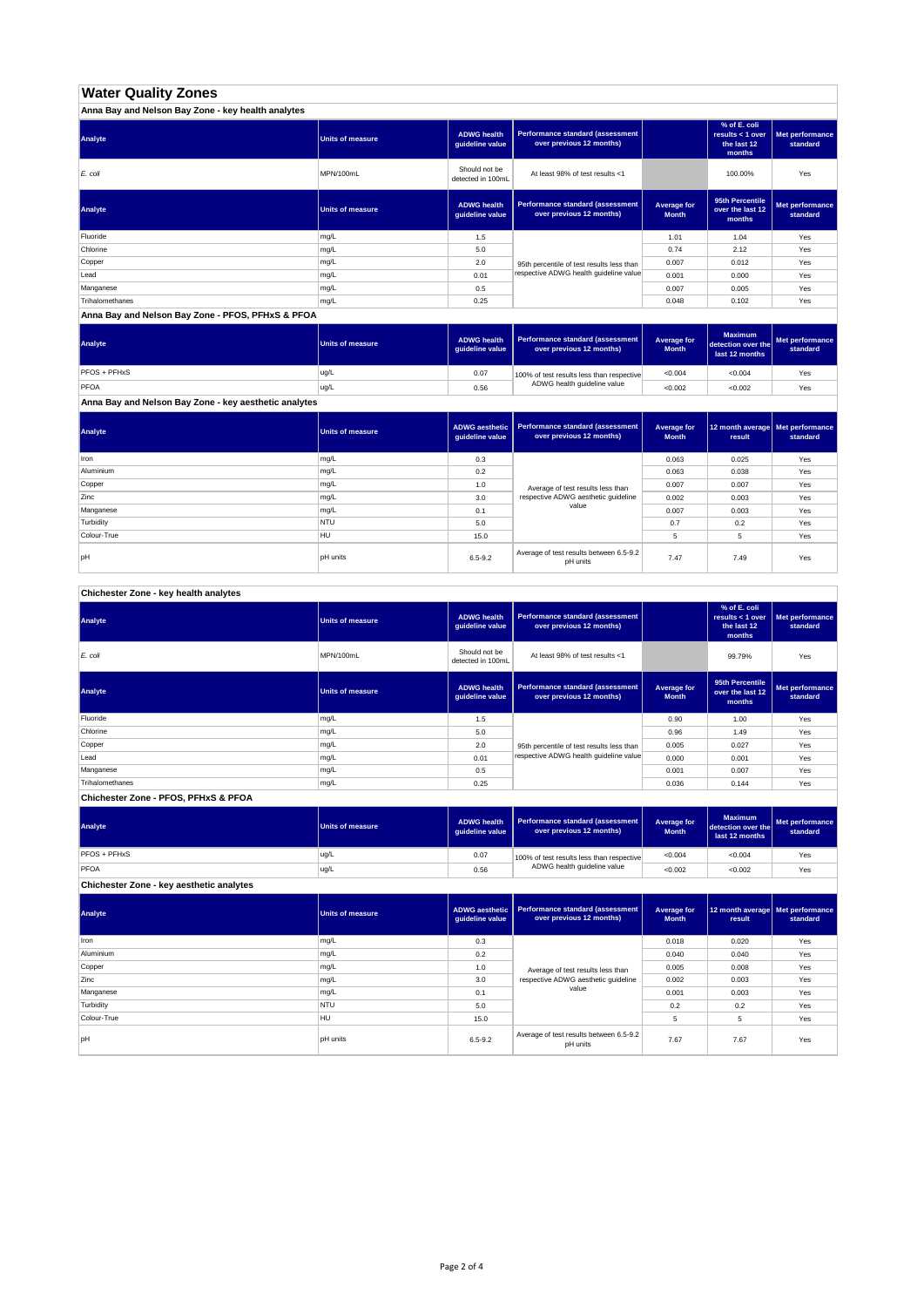| Grahamstown Zone - key health analytes |                         |                                       |                                                              |                             |                                                             |                             |
|----------------------------------------|-------------------------|---------------------------------------|--------------------------------------------------------------|-----------------------------|-------------------------------------------------------------|-----------------------------|
| Analyte                                | Units of measure        | <b>ADWG</b> health<br>guideline value | Performance standard (assessment<br>over previous 12 months) |                             | % of E. coli<br>results $<$ 1 over<br>the last 12<br>months | Met performance<br>standard |
| E. coli                                | MPN/100mL               | Should not be<br>detected in 100mL    | At least 98% of test results <1                              |                             | 99.79%                                                      | Yes                         |
| Analyte                                | <b>Units of measure</b> | <b>ADWG</b> health<br>quideline value | Performance standard (assessment<br>over previous 12 months) | Average for<br><b>Month</b> | 95th Percentile<br>over the last 12<br>months               | Met performance<br>standard |
| Fluoride                               | mg/L                    | 1.5                                   |                                                              | 1.00                        | 1.00                                                        | Yes                         |
| Chlorine                               | mg/L                    | 5.0                                   |                                                              | 0.62                        | 1.37                                                        | Yes                         |
| Copper                                 | mg/L                    | 2.0                                   | 95th percentile of test results less than                    | 0.004                       | 0.008                                                       | Yes                         |
| Lead                                   | mg/L                    | 0.01                                  | respective ADWG health guideline value                       | 0.000                       | 0.001                                                       | Yes                         |
| Manganese                              | mg/L                    | 0.5                                   |                                                              | 0.001                       | 0.006                                                       | Yes                         |
| Trihalomethanes                        | mg/L                    | 0.25                                  |                                                              | 0.093                       | 0.147                                                       | Yes                         |
| Grahamstown Zone - PFOS, PFHxS & PFOA  |                         |                                       |                                                              |                             |                                                             |                             |

#### **ADWG health guideline value Average for Month Maximum detection over the last 12 months Met performance standard** 0.07 100% of test results less than respective  $\sim 0.004$  0.005  $\sim$  Yes 0.56 <0.002 <0.002 Yes PFOS + PFHxS ug/L PFOA ug/L 100% of test results less than respective ADWG health guideline value **Analyte Performance standard (assessment <b>Performance standard (assessment Performance standard (assessment Performance standard (assessment Performance standard (assessment**

**Grahamstown Zone - key aesthetic analytes**

| Analyte     | <b>Units of measure</b> | quideline value | ADWG aesthetic   Performance standard (assessment  <br>over previous 12 months) | Average for<br><b>Month</b> | 12 month average   Met performance<br>result | standard |
|-------------|-------------------------|-----------------|---------------------------------------------------------------------------------|-----------------------------|----------------------------------------------|----------|
| Iron        | mg/L                    | 0.3             |                                                                                 | 0.022                       | 0.022                                        | Yes      |
| Aluminium   | mg/L                    | 0.2             |                                                                                 | 0.048                       | 0.050                                        | Yes      |
| Copper      | mg/L                    | 1.0             | Average of test results less than                                               | 0.004                       | 0.005                                        | Yes      |
| Zinc        | mg/L                    | 3.0             | respective ADWG aesthetic quideline                                             | 0.003                       | 0.004                                        | Yes      |
| Manganese   | mg/L                    | 0.1             | value                                                                           | 0.001                       | 0.003                                        | Yes      |
| Turbidity   | <b>NTU</b>              | 5.0             |                                                                                 | 0.2                         | 0.2                                          | Yes      |
| Colour-True | HU                      | 15.0            |                                                                                 | 5                           | 5                                            | Yes      |
| pH          | <b>pH</b> units         | $6.5 - 9.2$     | Average of test results between 6.5-9.2<br>pH units                             | 7.52                        | 7.52                                         | Yes      |

#### **ADWG health guideline value % of E. coli results < 1 over the last 12 months Met performance standard** Should not be<br>detected in 100ml detected in 100mL 100.00% Yes *E. coli* MPN/100mL At least 98% of test results <1 **ADWG health guideline value Average for Month 95th Percentile over the last 12 months Met performance standard** mg/L 95.0 percentile of test results less than percentile of test respective ADWG health guideline value of the metalline of the metalline value of the metalline value of the metalline value of the metalline value of the m **ADWG health guideline value Average for Month # Maximum detection over the last 12 months Met performance standard** 0.07 100% of test results less than respective  $\sim 0.004$   $\sim 0.004$  Yes 0.56 <0.002 <0.002 Yes **ADWG aesthetic guideline value Average for Month 12 month average result Met performance standard** 5.0 0.2 0.2 Yes Average of test results less than respective ADWG aesthetic guideline pH units 6.5-9.2 Average of test results between 6.5-9.2 7.91 8.03 Yes<br>PH units 6.5-9.2 Average of the pH units 7.91 8.03 Yes **Gresford Zone - key aesthetic analytes Analyte Performance standard (assessment Performance standard (assessment Performance standard (assessment Performance standard (assessment performance standard (assessment**) **Turbidity** NTU value **PFOS + PFHxS** ug/L PFOA ug/L 100% of test results less than respective ADWG health guideline value **Gresford Zone - PFOS, PFHxS & PFOA Analyte Performance standard (assessment <b>Performance standard (assessment Performance standard (assessment Performance standard (assessment performance standard (assessment Analyte Performance standard (assessment <b>Performance standard (assessment Performance standard (assessment Performance standard (assessment Performance standard (assessment Gresford Zone - key health analytes Analyte Performance standard (assessment Performance standard (assessment Performance standard (assessment Performance standard (assessment performance standard (assessment**